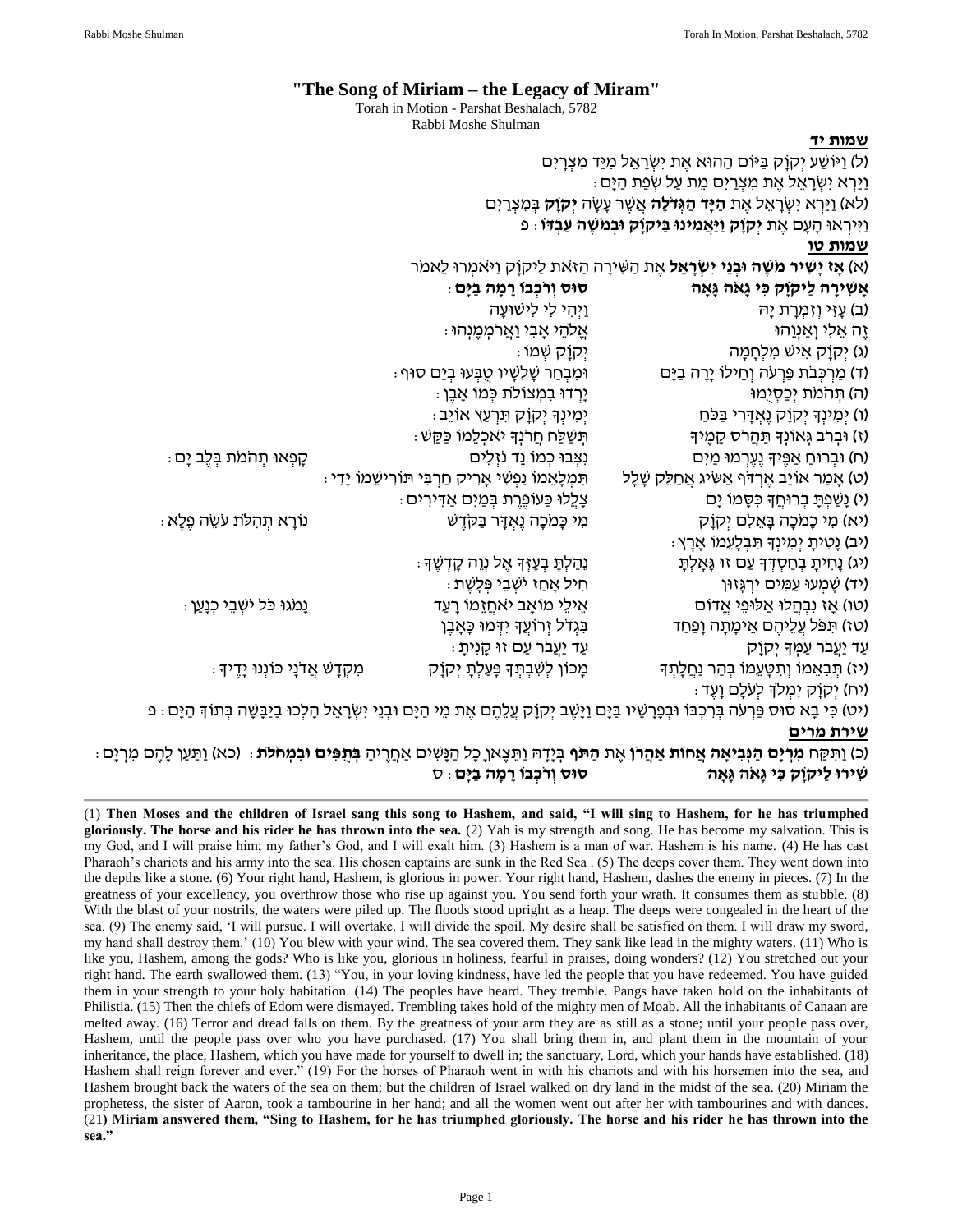### **.1 ר' אברהם אבן עזרא שמות טו:יט**

(יט) כי בא סוּס פּרעׂה - לפי דעתי, כי גם זה הפסוק; מהשירה, להזכיר הפלא שעשה בתוך פלא כאשר פירשתי

FOR THE HORSES OF PHARAOH. This verse is, in my opinion, part of the song. Its purpose is to recall the wonder within the wonder, which I have noted.

## **.2 רמב"ן שמ' טו:יט**

(יט) כִּי בָא סוּס פַּרְעֹה בְּרָכְבּוֹ וּבְפַרֲשָׁיו - ...ואיננו בלשון השירה והנבואות. אבל פירושו, **אז ישיר משה, 'כי בא סוס פרעה', ביום ההוא מיד**, לא מיום המחרת או אחרי כן. או טעמו אז ישיר, **כאשר** בא סוס פרעה בים והשיב עליהם ה' מי הים בעוד בני ישראל הולכים ביבשה

בתוכו, להגיד **כי בלכתם בתוכו ביבשה אמרו השירה**. But this verse is not written in the style of the Song, nor or of prophecies! Instead, the verse is to be interpreted: **Then** sang Moses — when the horses of Pharaoh went in. Immediately on that day — not the following day or at some later time. It may be that the sense thereof is as follows: Then Moses sang, when the horses of Pharaoh went into the sea and G-d brought back the waters of the sea upon them while the children of Israel were yet walking on dry land in the midst of it. Thus the verse relates that they said the Song while they were walking in the midst of the sea on dry land.

### **.3 ספר אבודרהם ברוך שאמר ופסוֹקי דזמרה**

שאין לכפול אלא הפסוֹק האחרון שבסוף כל המזמורים בלבד שהוא כל הנשמה תהלל יה הודיע שנגמרו המזמורים של סוף התלים כדרך סיום הפרשה שכופלין הפסוֹק האחרון. **וכן בשירת הים כופלין פסוֹק ה' ימלוך מפני שהוא סוף השירה** ואם לא היו כופלין אותו לא היה נראה כי הוא סוף השירה

#### **.4 רמב"ן שם**

...ואמר עוד, **כי אז לֹקחה מרים הנביאה את התוף** בידה וענתה להם הפסוֹק הראשון של השירה שתענינה כן אחרי משה וישראל:

Scripture further tells that it was **then that Miriam the prophetess took the timbrel** in hand and sang them the first verse of the Song that they, [i.e., the women], should sing after Moses and Israel.

#### **.5 רשב"ם שמות טו**

(יט) כּי בא סוּס פּרִעֹּה וגו' - וניערו בים וישראל כבר הלכו ביבשה בתוך הים, **אז ותֹקח מרים הנביאה** וגו'.

)יט( **כִ י ]=כאשר[** בָ א סּוס פַרְ עֹּה בְ רִ כְ בֹו ּובְ פָרָ שָ יו בַ ּיָם <u>וַיַּ</u>שֶׁב יִקוַ֫ק עֲלֵהֵם אֶת מֵי הַיַּם וּבְנֵי יִשְׂרָאֵל הַלְכוּ בַיַּבַּשָּׁה בְּתוֹדְ הַיַּם: (כ) **וַתְּקֵח מִרְיַם הַנְּבִיאָה** אֲחוֹת אַהֲרֹן אֶת ּהַתֹּף בְּיָדָהּ ...

### **.6 שופטים יא**

(לא) וְהַיַה הַיּוֹצֵא אֲשֶׁר יֵצֵא מִדַּלְתֵי בֵיתִי לִקְרַאתִי בְּשִׁוּבִי בְשֵׁלֹוֹם מִבְּנֵי עַמּוֹן וְהַיַּה לַיקוַׂק וְהַעֲלִיתִהוּ עוֹלַה : פ

...(לד) <u>וַי</u>ּבֹא יִפְתַּח הַמִּצְפָּה אֱל בֵּיתוֹ **וְהִיֶּה בִתּו יֹצֵאת**. **לִקְרַאתו בִּתְפִּים וּבִמְחֹלות** וְרַק הִיא יְחִידַה אֵין לו מִמֶּנּוּ בֵּו אוֹ בַת: (לה) וַיְהִי כִרְאוֹתוֹ אוֹתַהּ וַיִּקְרַע אֶת בְּגֵדָיו וַיּאמֵר אֲהָהּ בִּתְּי הַכְרֵעַ הִכְרַעְתִּנִי וְאַתְּ הָיִית בְּעֹכְרָי וְאָנֹכִי פָצִ יתִ י פִ י אֶ ל יְֹקֹוָֹק וְ לֹּא אּוכַל לָשּוב:

*(31) then it shall be, that whatsoever cometh forth of the doors of my house to meet me, when I return in peace from the children of Ammon, it shall be the Lord's, and I will offer it up for a burntoffering.' …*

*(34) And Jephthah came to Mizpah unto his house, and, behold, his daughter came out to meet him with timbrels and with dances; and she was his only child; beside her he had neither son nor daughter. (35) And it came to pass, when he saw her, that he rent his clothes, and said: 'Alas, my daughter! thou hast brought me very low, and thou art become my troubler; for I have opened my mouth unto the Lord, and I cannot go back.'*

**.7 שמואל א יח** (ו) וַיְהִי בְּבוֹאֵם בְּשִׁוּב דָּוְד מֵהַכּוֹת אֶת הַפְּלְשְׁתִּי וַתֵּצֶאנַה

**הַנַּשִׁים** מִכַּל עַרֵי יִשְׂרָאֵל **לַשִּׁיר וְהַמְּחֹלוּת** לִקְרַאת שַׁאוּל הַמֶּלֶך**ְ בְּתְפִים** בְּשְׂמְחָה וּבְשֶׁלְשִׁים: (ז) <u>וַתַּעֲ</u>נֶינָה הַנָּשִׁים הַמְשַׂחֲקוֹת וַתּאמַרְן **הִכָּה שָׁאוּל בַּאֲלָפָיו וְדָוִד בִּרְבִבֹתָיו**: (ח) וַיִּחַר לִשָּׁאוּל מִאֹד וַיֵּרַע בְּעֵינָיו הַדָּבָר הַזֶּה וַיּאמֵר נָתִנוּ ּ לְדַוְד רְבָבוֹת וְלִי נַתְנוּ הַאֲלָפִים וְעוֹד לֹו אַךְ הַמְּלוּכָה

*(6) And it came to pass as they came, when David returned from the slaughter of the Philistine, that the women came out of all the cities of Israel, singing and dancing, to meet king Saul, with timbrels, with joy, and with three-stringed instruments. (7) And the women sang one to another in their play, and said: Saul hath slain his thousands, And David his ten thousands. (8) And Saul was very wroth, and this saying displeased him; and he said: 'They have ascribed unto David ten thousands, and to me they have ascribed but thousands; and all he lacketh is the kingdom! '*

# **.8 בראשית ד**

(כג) וַיּאמֶר לֶמֶדְ לְנַשֵּׁיו עַדַה וְצִלֵּה שְׁמַעַן קוֹלִי יווֹ נִשֵׁי לֶמֶדְּ הַאְזֶנַּה אִמְרַתִי ּכִּי אִישׁ הַרַגְתִּי לִפְצָעִי יוֹ יֹיַלֶד לְחַבְּרְתִי : כד) כִּי שְׁבַעֲתַיִם יִקֵּם קַיִן (וְלֶמֶדְ שִׁבְעִים וְשָׁבְעַה)

*(23) Lemekh said to his wives, "Adah and Tzillah, listen to my voice. The wives of Lemekh, heed my speech. I have killed a man for my bruise and a child for my wound.22 (24) If Kayin will be avenged sevenfold, then Lemekh seventy-sevenfold!*